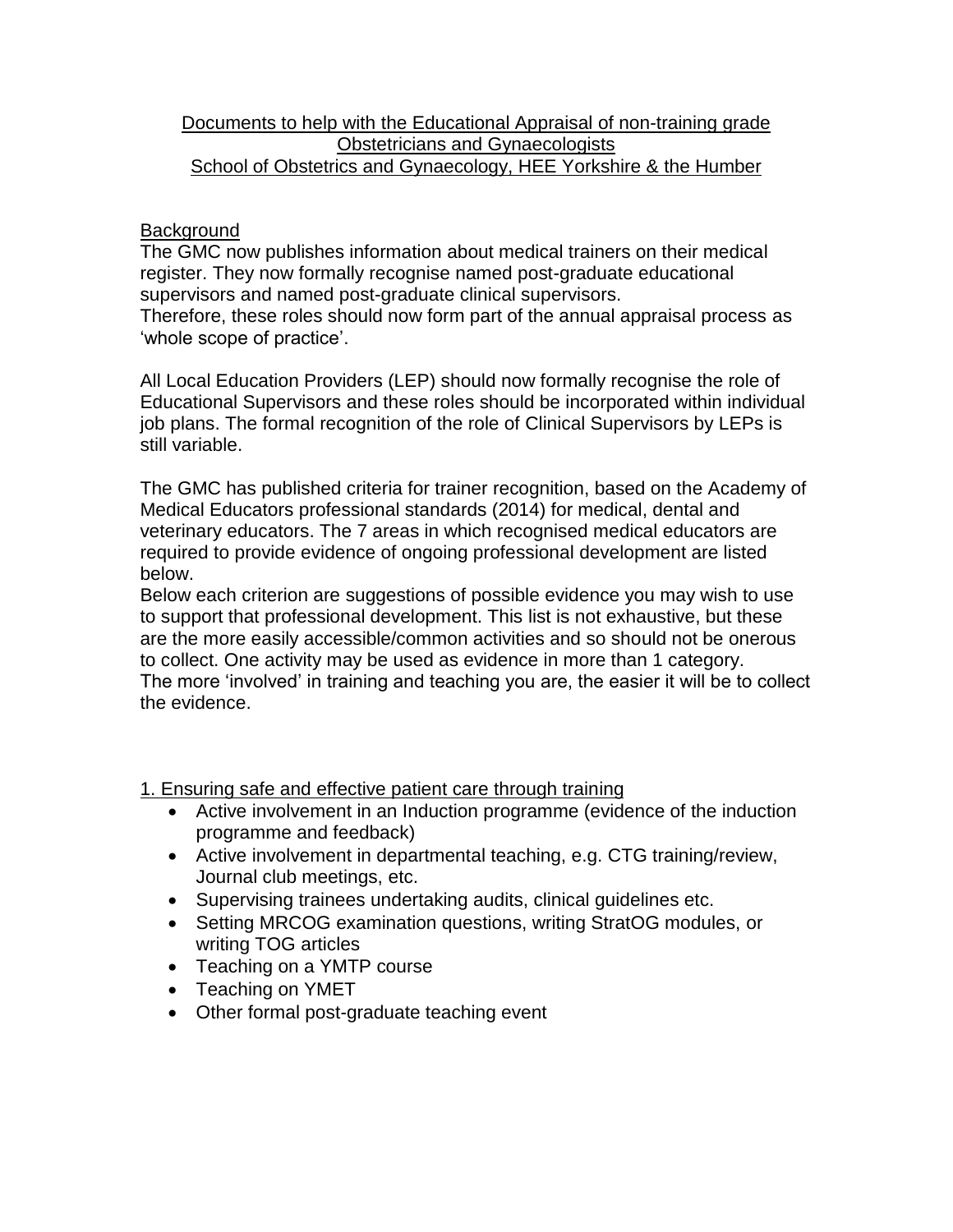## 2. Establishing and maintaining an environment for learning

- Feedback from trainees e.g. formal survey results/Educator MSF, thank you cards/letters etc.
- Formal feedback from teaching events given
- Supervising targeted training of a trainee e.g. trainee on adverse ARCP outcome or trainee involved in a significant clinical event (anonymised information)
- Improvement projects based on GMC National Trainees Survey results or local survey results
- Leading a clinical incident investigation and sharing the 'lessons learnt'
- Local 'workplace behaviour champion'
- Active involvement in improving multi-professional working and workplace conditions

## 3. Teaching and facilitating learning

- Active involvement in an Induction programme (evidence of the induction programme)
- Completion of workplace-based assessments (WPBAs) and log-books completed 'ticket' request list
- Supervising audits, clinical guidelines etc.
- Active involvement in departmental teaching, e.g. CTG training/review, Journal club meetings, etc.
- Teaching on a YMTP course
- Teaching on YMET
- Setting MRCOG examination questions, writing StratOG modules, writing TOG articles etc.
- Other formal post-graduate teaching event (feedback)
- Evidence of undertaking a formal educational programme e.g. ATSM in Medical Education or higher degree

## 4. Enhancing learning through assessment

- Completion of WPBAs completed 'ticket' request list
- Attendance at ARCPs at document checking or as panel member
- Panel member at RCOG Sub-specialty training assessments
- Setting MRCOG examination questions, writing StratOG modules, writing TOG articles etc.
- Involvement in post-graduate examinations e.g. attendance at MRCOG Part 3 examinations, MRCOG examination standard setting meetings etc.
- Faculty member of MRCOG revision courses
- Assessments involving other professional bodies